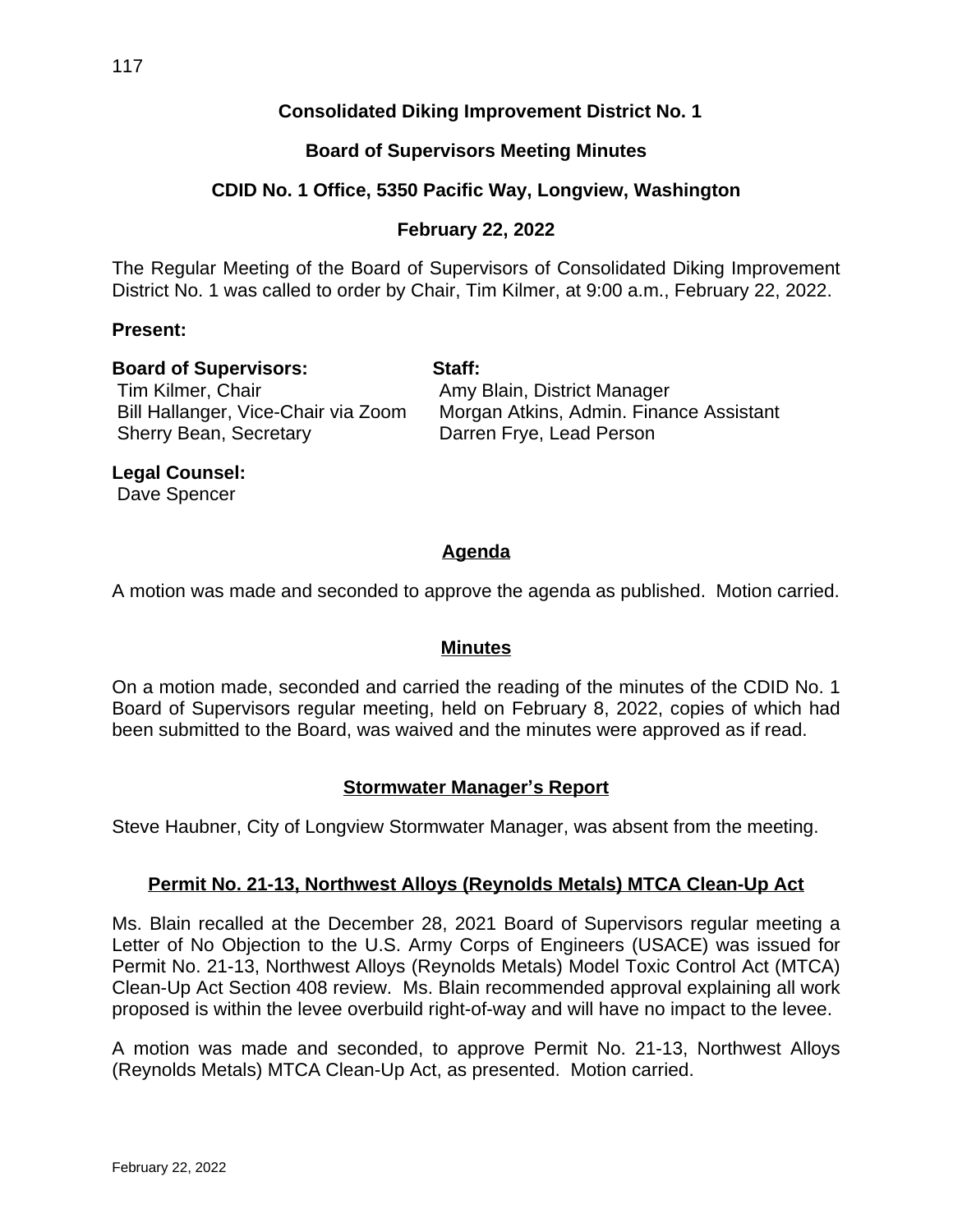#### **Engineer's Report**

Amy Blain, District Manager, reported on the following:

Project No. 22-11, Coal Creek Paving: One bid was opened on February 10, 2022 from Lakeside Industries and they were deemed responsive and responsible. Ms. Blain noted several quotes were solicited. Ms. Blain reported the total bid included paving and seal coating additives is \$165,567.26 including Washington State sales tax. Ms. Blain recommended approval stating the budget amount for the project was \$200,000. Cowlitz County Public Works demolished existing asphalt from Coal Creek to the District's gate and used a saw to cut clean edges to the adjacent concrete bridge. The District crew will complete prep work and rock to prepare for pavement.

A motion was made and seconded, to award Project No. 22-11, Coal Creek Paving to Lakeside Industries for \$165,567.26 including Washington State sales tax. Motion carried.

Project No. 22-14, Maintenance Building Water Service Upgrade: Carney Construction relocated the waterline at the District's Maintenance Building for the fire hydrant. Ms. Blain explained property acquired behind the Maintenance Building was hindered by a large concrete vault and the fire hydrant. Ms. Blain stated the City turned off water and Carney added a two inch yard hydrant to simplify filling water trucks. Ms. Blain noted All About Fencing LLC also refenced the newly acquired area for additional security and better access.

## **Operations Foreman Report**

Darren Frye, Lead Person, reported on the following maintenance activities:

- Building out from property acquired behind the District's Maintenance Building. Mr. Frye stated this will gain property back to the corner markers.
- Mowing with the Kubota riding lawn mower along the cutoff slough by 36<sup>th</sup> Avenue.

Annual Motor Testing: Industrial Electrical Machinery (IEM) completed the annual pump station motor testing. Mr. Frye stated nineteen motors were tested and all passed but the Main Pump Station Pump No. 2 and Industrial Way Pump Station Pump No. 1. Mr. Frye explained problems for both were discovered in vibration analysis testing. Mr. Frye stated IEM's recommendation was to monitor the pumps and revisit during the 2023 annual inspection. Discussion followed regarding future repairs.

#### **Attorney's Report**

Interlocal Agreement for Mutual Aid: An Interlocal Agreement for Mutual Aid between the City of Longview and CDID No. 1 was presented. Dave Spencer, Legal Counsel, reviewed and recommended approval of the contract. Ms. Blain explained the agreement is in place for emergency preparedness.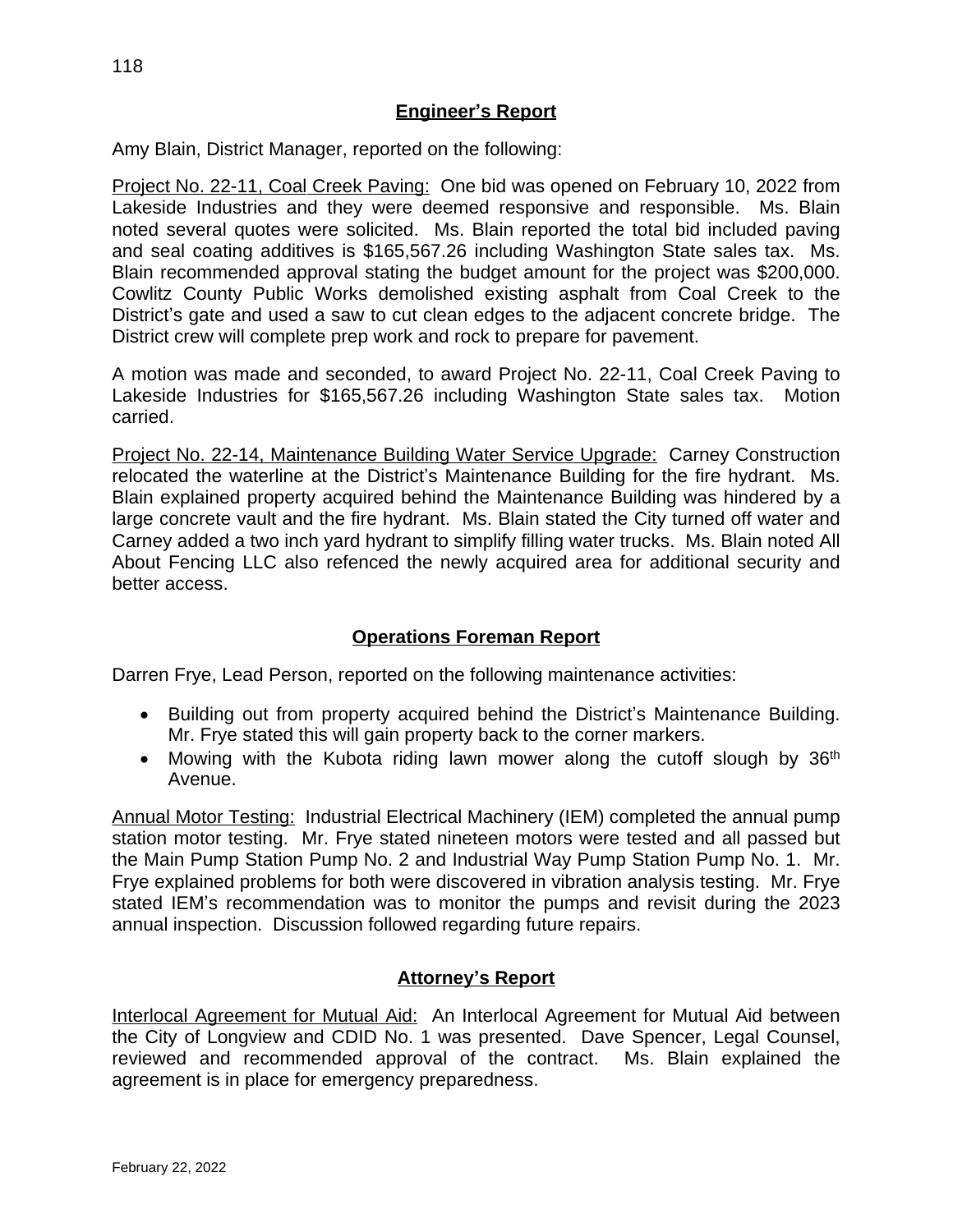A motion was made and seconded, to approve the Interlocal Agreement for Mutual Aid between the City of Longview and CDID No. 1 as presented. Motion carried.

New Contract - Advanced Excavating Specialists: An Agreement for Services of Independent Contractor between Advanced Excavating Specialists (AES) and CDID No. 1 was presented. Mr. Spencer reviewed and recommended approval the contract.

A motion was made and seconded, to approve an Agreement for Services of Independent Contractor between Advanced Excavating Services and CDID No. 1 as presented. Motion carried.

### **Board of Supervisors Report**

The Board of Supervisors had nothing new to report.

#### **Approval of February 22, 2022 Claim Summary**

After review of District claims, a motion was made and seconded to approve and execute the February 22, 2022 Claim Summary submitted in the amount of \$40,111.89. Motion carried.

#### **Approval of the February 2022 Bank of America Claim Summary**

After review of the District claims, a motion was made and seconded to approve and execute the February 2022 Bank of America Claim Summary submitted in the amount of \$1,203.10. Motion carried.

#### **Ratification of February 15, 2022 Payroll and Benefits**

Upon a motion made, seconded and adopted, the payroll and benefits expenditures for the pay period ending February 15, 2022 were approved in the amount of \$34,337.15. Motion carried.

#### **Adjourn Meeting**

There being no further business, the meeting adjourned at 9:20 a.m.

The next regular Board of Supervisors' meeting is scheduled for March 8, 2022.

The Advisory Committee meeting is scheduled for March 17, 2022 via Zoom.

 $\overline{a}$ 

\_\_\_\_\_\_\_\_\_\_\_\_\_\_\_\_\_\_\_\_\_\_\_\_\_\_\_\_\_\_\_\_

**Tim Kilmer, Chair Sherry Bean, Secretary Sherry Bean, Secretary**